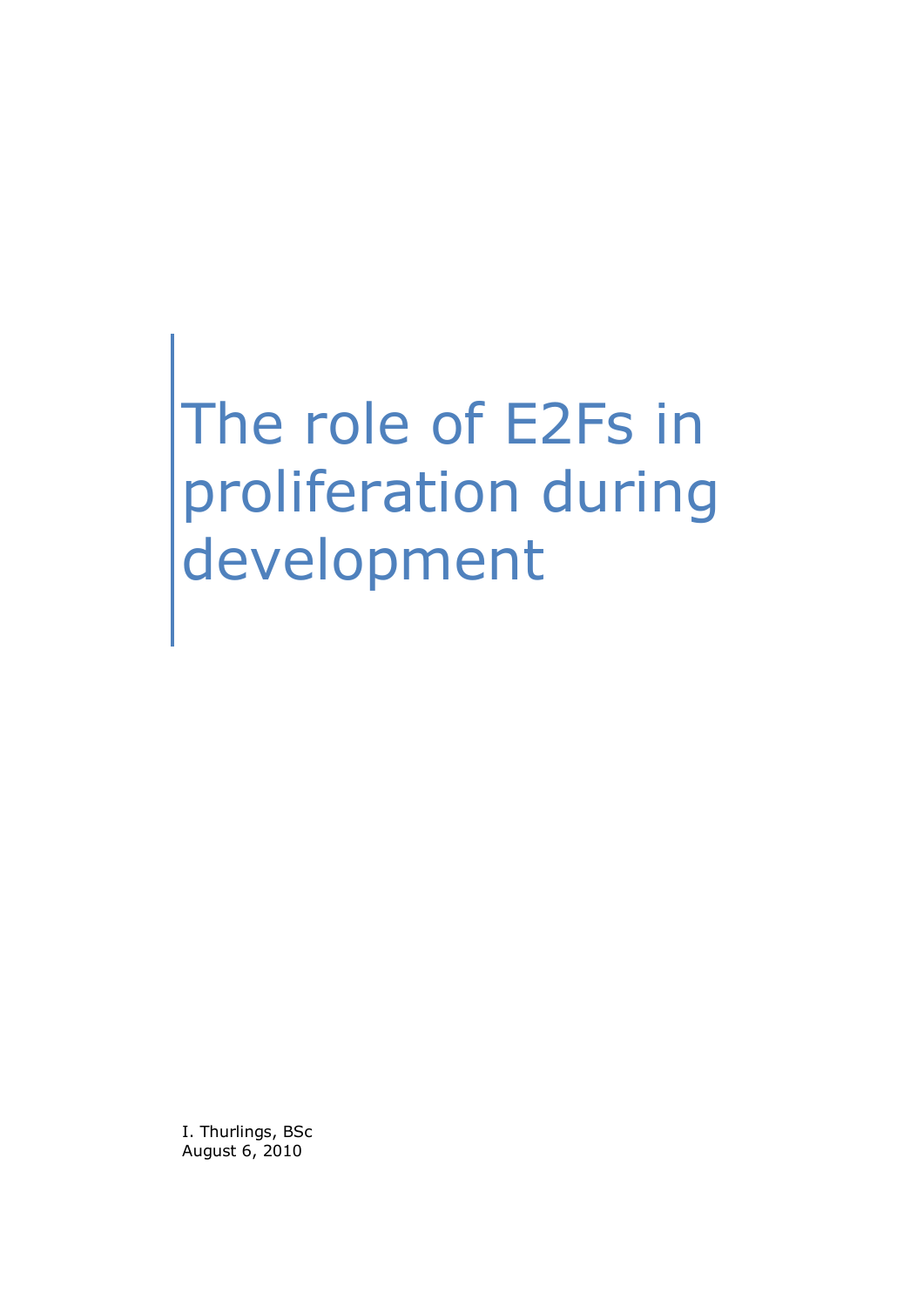The role of E2Fs in proliferation during development Name: Ingrid Thurlings, BSc Student Number: 3052869 Supervisor: Stefan Schulte-Merker, PhD Cancer, Genomics and Developmental Biology August 6, 2010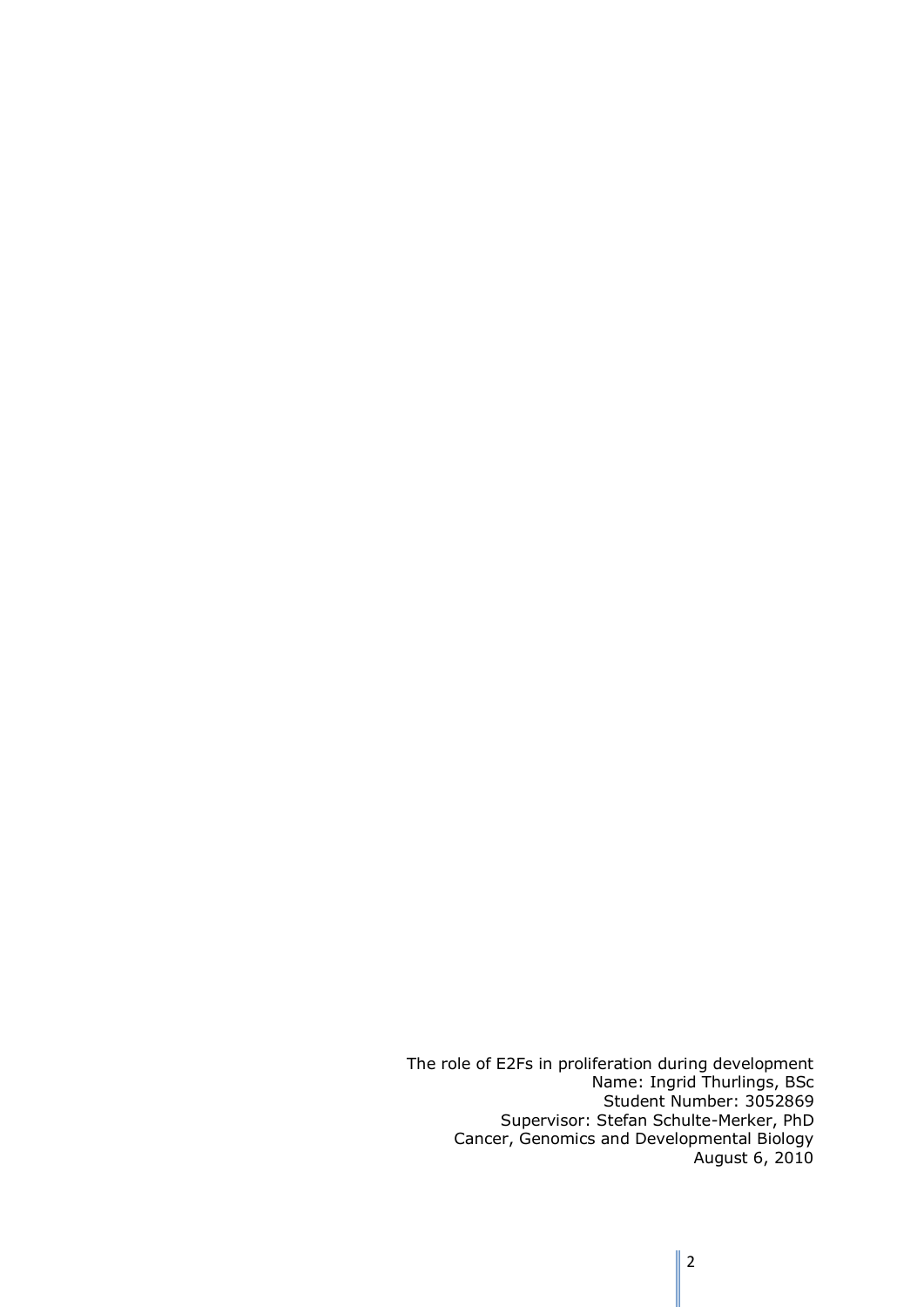# **Table of Contents**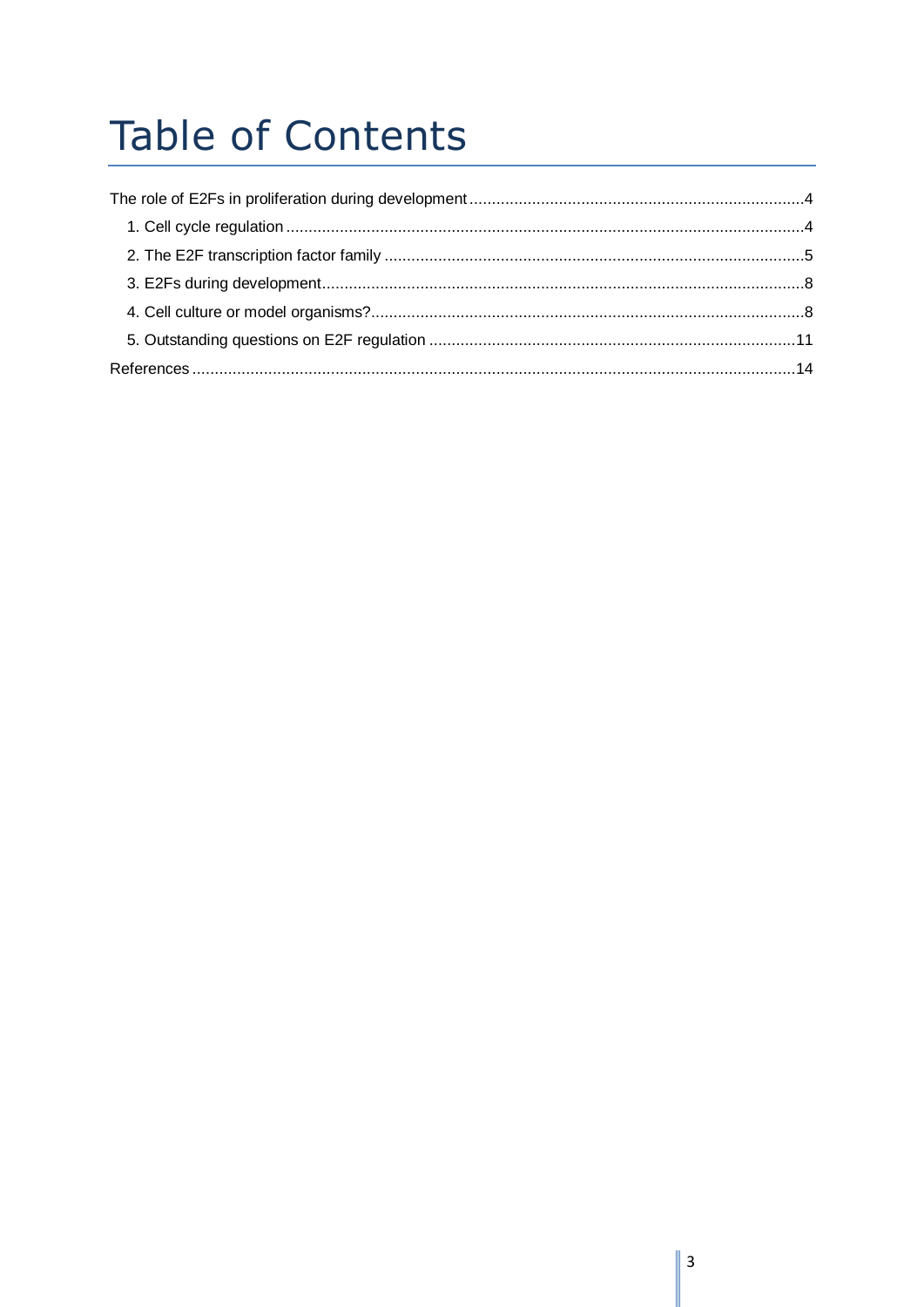## <span id="page-3-0"></span>The role of E2Fs in proliferation during development

## <span id="page-3-1"></span>**1. Cell cycle regulation**

#### **1.1 Cell-cycle control system**

All cells undergo DNA replication and cell division in a controlled manner in order to proliferate. During the embryonic development of multicellular species, cells need to undergo many cell cycles to produce a new fully functioning organism. There are even proliferating cells in the adult body to replace cells that undergo apoptosis or get lost in a different way. The main task of cell division is to give genetic information to the daughter cells. A cell-cycle control system has evolved in eukaryotic cells to ensure that this information is given in a correct manner. This control system consists of several phase-specific check points, which arrest the cell in a specific phase of the cell cycle until everything is in order (Figure 1). For example, entry into mitosis, or M-phase, is prevented if DNA synthesis is not yet completed. These check points use intrinsic and extrinsic signals to control the cell cycle (1).



#### **1.2 Cyclins and Cyclin Dependent Kinases**



The main players of the cell-cycle control system are the protein kinase family of cyclin-dependent kinases (CDKs) and the family of cyclins. The activity of CDKs oscillates during the cell cycle. These fluctuations change the phosphorylation state of proteins that are important for the events during the cycle, namely DNA replication, mitosis and cytokinesis. The cyclical change of CDK activity is controlled by many enzymes and proteins, but the most important CDK regulators are cyclins. CDKs only have protein kinase activity when the kinase is bound to a cyclin. Cyclins are synthesized and degraded every cell cycle [\(Figure 2\)](#page-3-2). The changes in cyclin levels are the cause of the oscillating activity of cyclin-CDK complexes (1).

<span id="page-3-2"></span>The main control of CDK activity is in the rise and fall of cyclin levels during the cell cycle, but there are also other important mechanisms that adjust CDK activity at specific phases of the cell cycle. Cyclin-CDK complexes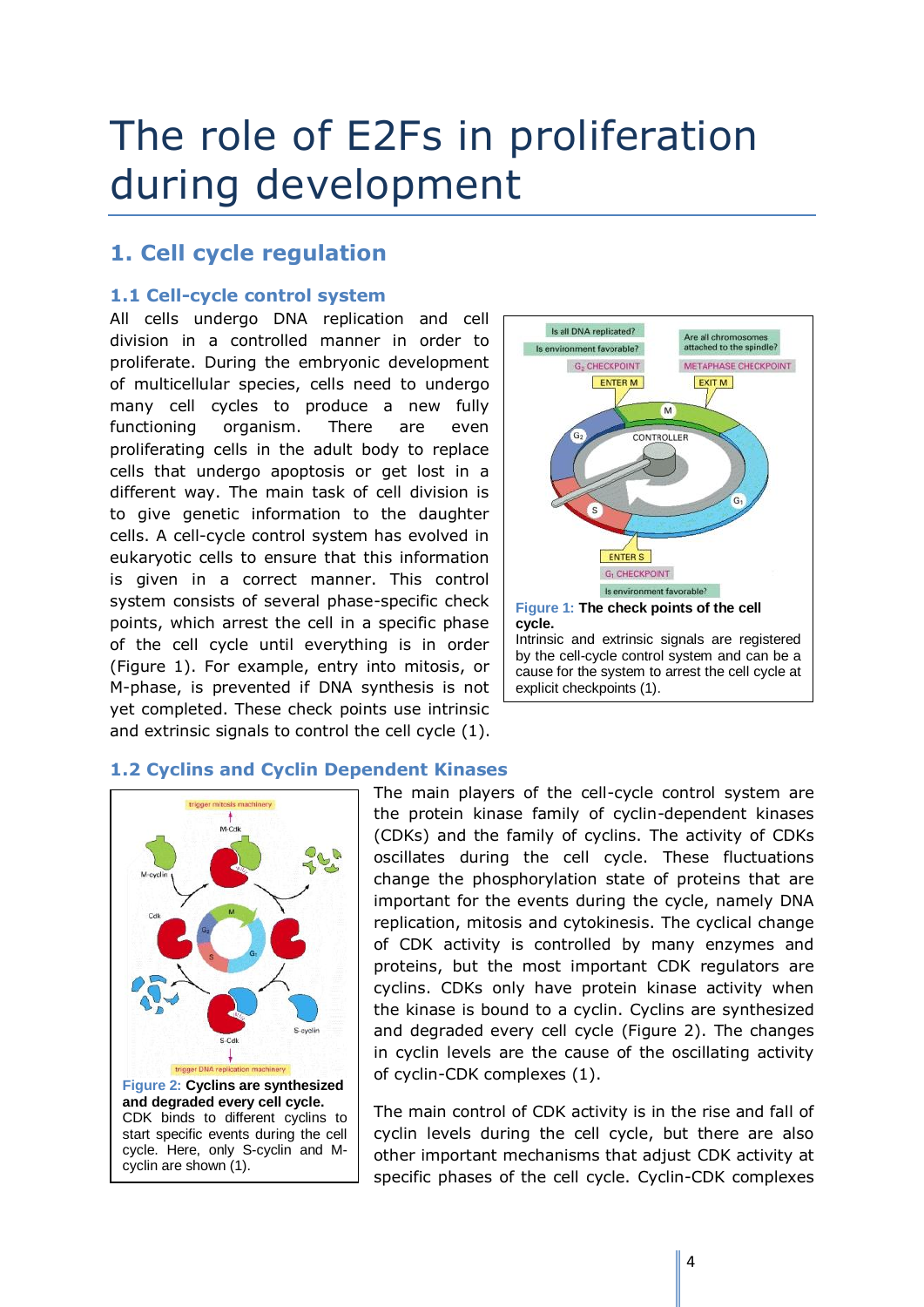can be inhibited by phosphorylation of the active site of the CDK, which is the used method to fine-tune the control of M-CDK. Another method to regulate the CDK activity is by binding of CDK inhibitor proteins (CKIs). Most CKI proteins are important in the control of the  $G_1$ - and S-phase. A third way to inactive CDKs is by the inhibition of cyclin gene transcription (1).

#### **1.3 Rb-E2F pathway**

An important family of gene regulatory proteins to regulate the transition from  $G_1$ - to Sphase is the E2F family. E2Fs bind specific DNA sequences in the promoter region of many genes that encode proteins that are required for S-phase entry. The classical view is that the retinoblastoma protein (Rb), an inhibitor of cell cycle progression, is in control of E2F function [\(Figure 3\)](#page-4-1).



<span id="page-4-1"></span>Rb binds to E2F during  $G_1$ -phase. When the cell progresses through this phase, active  $G_1$ -CDK will accumulate and phosphorylate Rb. This inactivates Rb and leads to dissociation from E2F. Upon release, free active E2F will activate S-phase genes, such as G<sub>1</sub>/S-cyclin. This will form a positive feedback loop that will sharpen the  $G_1$ -to-S transition (1).

Rb is bound to E2F during  $G_1$  and inhibits the expression of S-phase genes. As the cell progresses through  $G_1$ , the active  $G_1$ -CDK accumulates and Rb becomes more and more phosphorylated. This phosphorylation leads to a decreased affinity for E2F and dissociation from the protein. This gives active free E2F, which activates S-phase gene expression. There are multiple positive feedback loops in this control system to tighten the  $G_1$ -to-S transition. Free active E2F stimulates its own gene transcription and E2F dependent transcription of  $G_1/S$ -cyclin and S-cyclin increases the activity of  $G_1$ -CDK, which increases the phosphorylation of Rb and increases release of E2F (1; 2).

## <span id="page-4-0"></span>**2. The E2F transcription factor family**

#### **2.1 The E2F transcription factor family**

The E2F transcription factor family is a family of proteins that share a related DNAbinding domain and bind to overlapping sets of target gene promoters. This family is conserved in many plant and animal species. Most E2F proteins form heterodimers with a DP protein and bind to a specific DNA sequence. This binding controls the temporal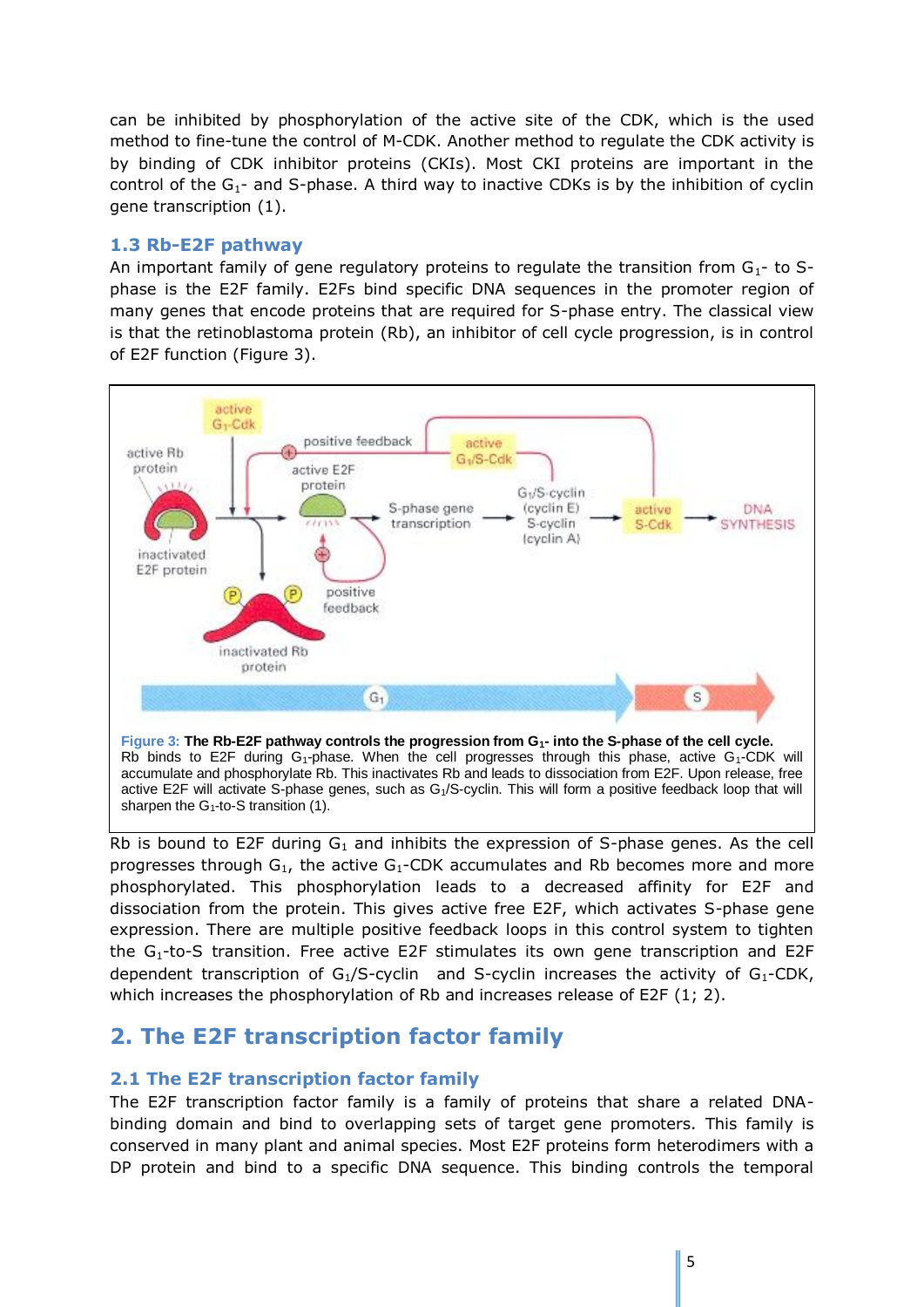expression of many genes that are required during the cell cycle. Depending on the formed complex, E2Fs can either activate or repress transcription. The repressor complexes inhibit transcription in quiescent cells, in differentiated cells and during the G1-phase. These repressor complexes are replaced by E2F activator complexes when cells start to proliferate. E2F genes act redundantly and the proteins can compensate for each other. This makes it more difficult to study each family member individually (3).

The mammalian E2F family consists of eight E2F transcription factor genes. The E2F proteins are divided into different classes based on biochemical studies. However, this classification is not yet validated *in vivo* [\(Figure 4\)](#page-5-0). E2F1, E2F2 and E2F3 mainly act as activators to promote cell proliferation. E2F4, E2F5, E2F6, E2F7 and E2F8 act as repressors of their target genes. The repressors are artificially divided in to typical (E2F4, E2F5, E2F6) and atypical (E2F7, E2F8) repressors. All family members contain a DNA binding domain (DBD), E2F7 and E2F8 even have two DBDs. The first six members (E2F1-E2F6) have conserved dimerization domains (LZ and MB) and form heterodimers with DP proteins before binding to specific DNA sequences. E2F7 and E2F8 lack these DP-binding dimerization domains. They form

<span id="page-5-0"></span>

homo- or heterodimers with each other to suppress the transcription of a part of the E2Fregulated genes. Rb can bind to E2F1, E2F2 and E2F3 in the transactivation (RB) domain. E2F4 and E2F5 interact with Rb related pocket proteins, like p130 and p107. E2F6, E2F7 and E2F8 lack this transactivation domain, this suggests that they have a repressing function independent of Rb (2; 3).

#### **2.2 E2F activators**

The E2F activators E2F1, E2F2 and E2F3 are important for the progression into S-phase to start DNA replication. Their expression is cell cycle regulated and is highest during the  $G_1$ -to-S transition [\(Figure 5\)](#page-6-0). These factors have a redundant function during proliferation. It has been shown *in vitro* that mouse embryonic fibroblasts (MEFs) deficient for E2F1 or E2F2 could still proliferate, but additional loss of E2F3 affected proliferation severely. The loss of all three activators stopped proliferation completely  $(4).$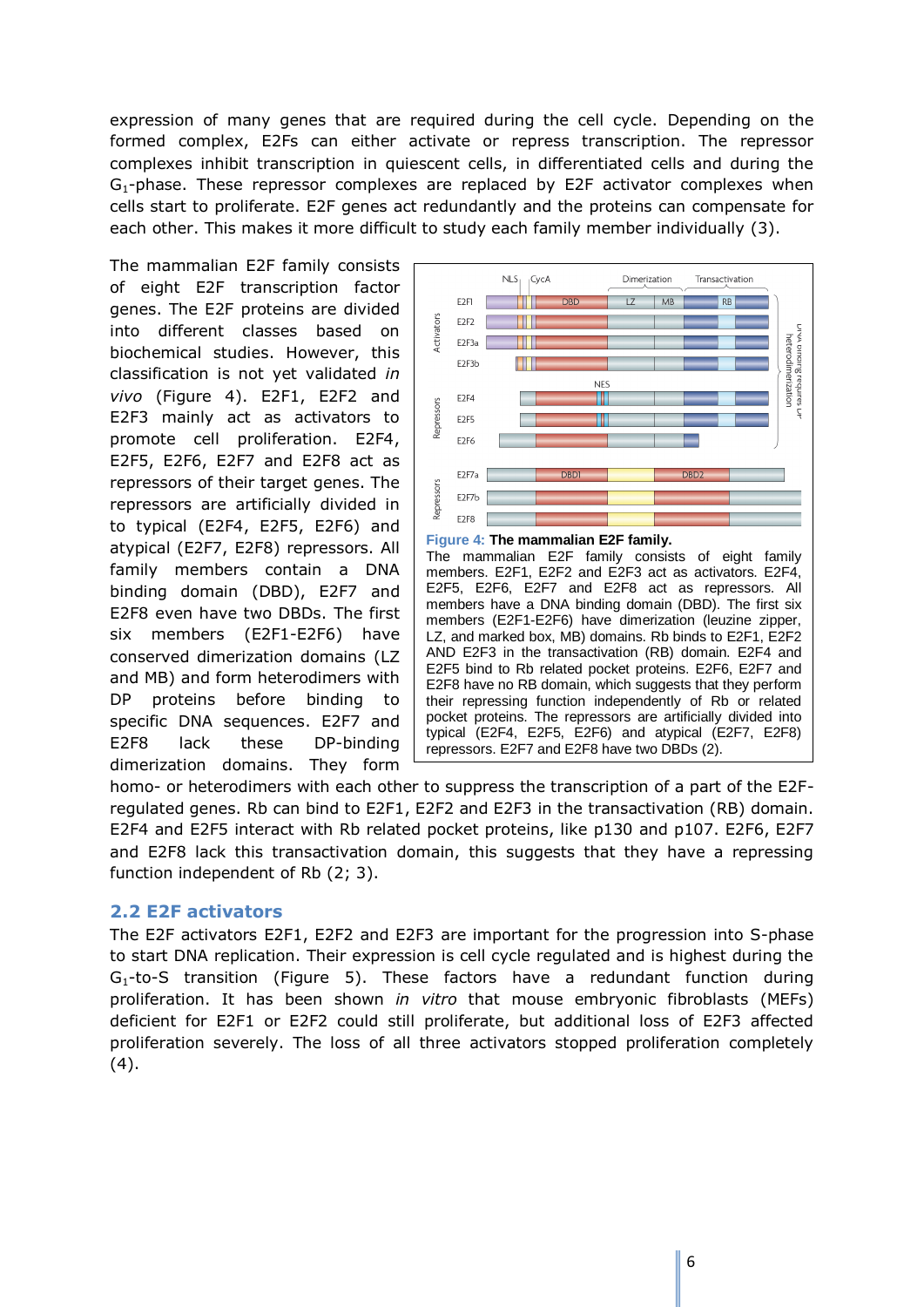<span id="page-6-0"></span>

Other findings show that E2F1, E2F2 and E2F3 have functions in transcription activation and repression *in vivo*. E2F1, E2F2 and E2F3 are used to activate the expression of target genes in dividing progenitor cells, when Rb is inactivated by hyperphosphorylation. Cells become gradually more committed to a differentiated state during development. Rb becomes dephosphorylated and forms a complex with E2F1, E2F2 and E2F3. The suggestion is made that this complex is not just formed to repress the activating activity of E2F1, E2F2 and E2F3, but that it is a necessary first

repressor complex to help cells to stop proliferating. Other, more stable, E2F repressor complexes take over after this to give a more permanent repression (5).

#### **2.3 Typical E2F repressors**

The typical repressors E2F4 and E2F5 are continuously synthesized in cells, but they are only localized in the nucleus in quiescent cells. Here, they inhibit E2F target genes so that the cells have no ectopic expression of S-phase genes [\(Figure 5\)](#page-6-0). The repressors are actively exported, through CRM1-mediated transport, to the cytoplasm during the cell cycle to relieve the cells of their inhibition. Other E2F family members, like E2F1, E2F2 and E2F3, are constitutively nuclear localized (6; 7).

The other typical repressor, E2F6, is regulated in a cell cycle specific manner [\(Figure 5\)](#page-6-0). This regulation is mediated by E2F1. The activity peak of E2F6 is during  $G_1$ - and S-phase. The induction of E2F1, E2F2 and E2F3 occurs just before that of E2F6, which suggests that these E2F members act upstream of E2F6. This is a possible feedback mechanism to limit the expression of E2F target genes to the S-phase to prevent ectopic DNA replication (2; 8).

#### **2.4 Atypical E2F repressors**

E2F7 and E2F8 are classified as atypical repressors because of the duplication of the DBD and the lack of the RB domain and the dimerization domain [\(Figure 4\)](#page-5-0). This duplicated DBD can both bind DNA and dimerize to form homo- and heterodimers with the atypical members itself. The preferred dimerization state of these members is E2F7 homodimerization. E2F8 homodimers are the least preferred form (2; 9; 10; 11). It is not known if this E2F7 homodimerization is also the most frequently occurring dimerization *in vivo*, since these states are based on biochemical experiments and affinities. It is possible that different dimers are formed in different tissues and thereby have tissue-specific functions. The lack of the RB domain suggests that E2F7 and E2F8 act as repressors in an Rb-independent manner. It is possible that they are in competition with E2F activators for the same E2F-binding sites (9).

The expression of E2F7 and E2F8 is cell-cycle regulated and mediated by E2F1. The transcription starts at the  $G_1$ -to-S transition and peaks during S-to- $G_2$  [\(Figure 5\)](#page-6-0). This expression profile fits with the role of E2F7 and E2F8 as repressors of gene expression. E2F7 and E2F8 limit the expression of E2F1, a target gene, to the S-phase, to prevent ectopic DNA replication. The majority of E2F7 and E2F8 target genes are involved in cell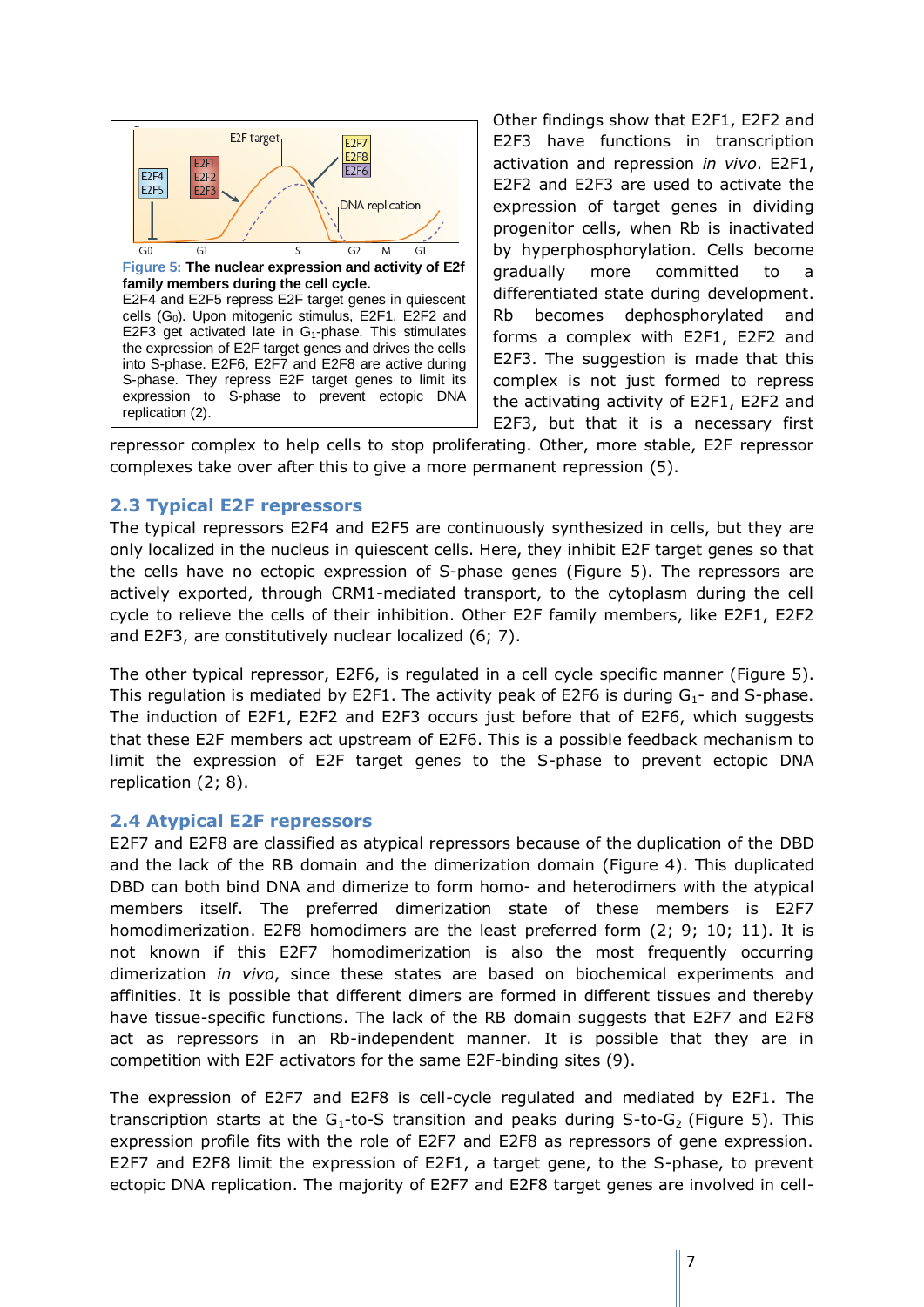cycle control, especially during the  $G_1$ -to-S transition. This indicates that these atypical members have a role in cell-cycle control, particularly during proliferation (9; 10; 12).

E2F7 and E2F8 are highly expressed in adult mice in skin, thymus, liver and testis. There is little or no expression in brain, muscle and stomach. This tissue specific expression pattern of E2F7 and E2F8 is in agreement with their role in proliferation, since these tissues keep proliferating during adulthood (10; 12).

## <span id="page-7-0"></span>**3. E2Fs during development**

E2F genes regulate the expression of many genes that are involved in cell cycle-related events, such as proliferation, differentiation and apoptosis. These processes are essential to embryonic development, but the role of E2F factors is still unclear (13). It seems that the three activator transcription factors play a redundant role during embryonic development. E2F3 has a central role during development, since E2F1 $\cdot$  E2F2 $\cdot$  mice were viable and could develop to adulthood, but  $E2F1^{-/}E2F3^{-/}$  and  $E2F2^{-/}E2F3^{-/}$  animals died early during embryonic development (4; 14). However, inactivation or overexpression of E2F1 and E2F2 does lead to tumor formation in adulthood.

E2F7 and E2F8 have a redundant role during embryonic development. E2F7 or E2F8 single knockout mice are viable and show no phenotype during their lifetime. However,  $E2F7^{-/}E2F8^{-/}$  mice die between E9.5 and E11.5 because of widespread apoptosis, vascular defects and hemorrhaging (11). These varying phenotypes suggest that E2F7 and E2F8 have specific roles in different tissues, such as the vascular system but more research needs to be done to specify which transcription factor has which role and where.

Another model organism that is used to investigate the role of E2Fs is the chick wing. The budding wing is easy to access and to manipulate. There are no major cell movements during the development, so almost only proliferation and apoptosis contribute to development. The proliferation and apoptosis patterns are well documented in wing bud development. E2F1, E2F2 and E2F3 are expressed in the early proliferative phase of development. E2F4 and E2F7 are expressed at later stages, when differentiation takes place. All other E2F members are also expressed during the development and are related to the ongoing developmental events (13). The expression of E2F family members at the same time suggests that they have overlapping roles during development.

### <span id="page-7-1"></span>**4. Cell culture or model organisms?**

#### **4.1** *In vitro*

Most studies on proliferation and E2Fs use cell cultures to find answers to their research questions. There are many *in vitro* techniques to investigate cell cycle progression and proliferation. A relatively easy method to measure proliferation is a growth curve of wild type and specific mutant cells. Changes in the proliferation rate of these mutant cells can be attributed to the altered expression of the mutated protein in the mutant cells (4). It is also possible to treat cells with compounds that affect cell growth and measure the difference in response in cell types (15).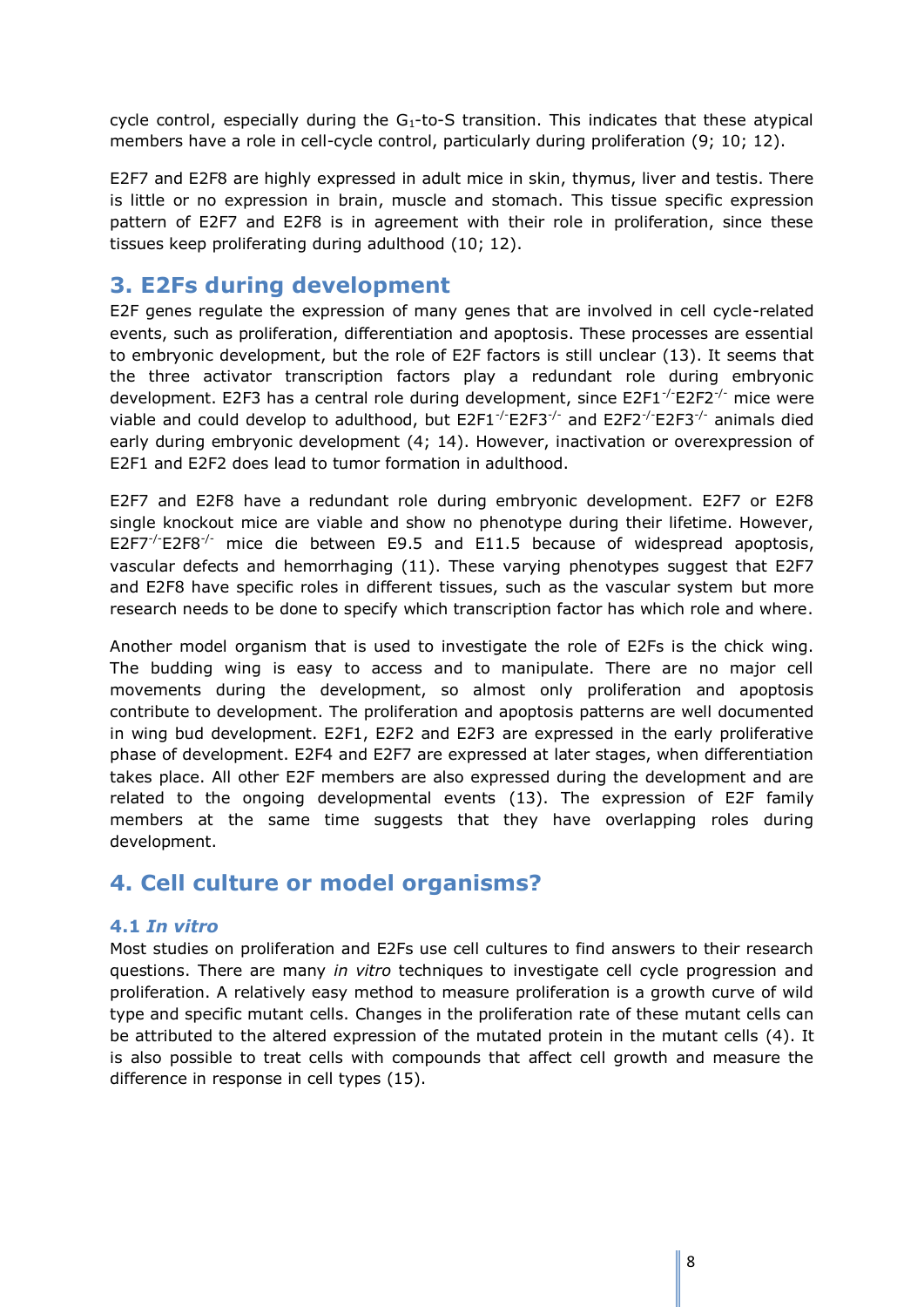Often used techniques to analyze the cell cycle in more detail are FACS (fluorescence activated cell sorting), BrdU (Bromodeoxyuridine) incorporation and pH3 (phosphohistone H3) staining. To determine in which phase of the cycle a cell is, DNA is labeled fluorescently and analyzed by FACS [\(Figure 6\)](#page-8-0). With this analysis, proliferating cells can be divided into three categories, namely cells without duplicated DNA, which are cells in  $G_1$  phase; cells that have completed DNA duplication, which are in  $G_2$  and M phases; and cell that undergo DNA duplication during S phase (1).

A method to examine whether cells are in S phase is by measuring BrdU incorporation. This is an artificial thymidine analog that can be incorporated into newly synthesized DNA when this is added to the cell culture medium. The integration can be visualized and quantified with an antibody staining for BrdU (1).

A specific staining for cells in  $G_2$ - and M phase is pH3. Histone H3 starts to get phosphorylated during the late  $G<sub>2</sub>$  phase and is fully phosphorylated during mitosis. It is possible to visualize this phosphorylation by using an antibody specifically for phosphorylated histone H3 (1). Every phase of the cell cycle can be visualized if BrdU staining and pH3 staining are combined, because all four

<span id="page-8-0"></span>

phases can be discriminated. Cells in  $G_1$  phase have no staining, cells in S phase are BrdU positive, cells in  $G_2$  phase have a punctuated pH3 staining and cells in M phase have a dense uniform pH3 staining.

Many aspects of proliferation can be investigated *in vitro*, but there are some disadvantages. It has been shown that some regulators, such as E2F1, E2F2 and E2F3, have different functions in different cell types. It is even possible that these regulators have specific and unique functions at different time points in different tissues during development (5). This is very difficult to prove in cell culture studies.

Another feature of the E2F family is a non-cell autonomous function. This is also very difficult to assess *in vitro*. It has been shown previously that Rb has a cell autonomous function in the cell cycle and a non-cell autonomous function in suppressing apoptosis and inducing differentiation (16). As E2Fs are involved in all these processes, it is probable that E2F and Rb work together and therefore E2Fs may have non-cell autonomous functions. It is possible that the E2F proteins are transported from the producing cell to the cell where they perform their function. However, since the E2Fs have nuclear localization signal sites and work on DNA, it is more likely that the non-cell autonomous function is indirect via their target genes.

#### **4.2** *In vivo*

Most E2F properties and roles in proliferation regulation have been investigated *in vitro* and with biochemical assays, but *in vivo* studies have also been performed, especially on the developmental functions of the family members. For this type of research, chick wing development and embryonic mice development have been used. The budding chick wing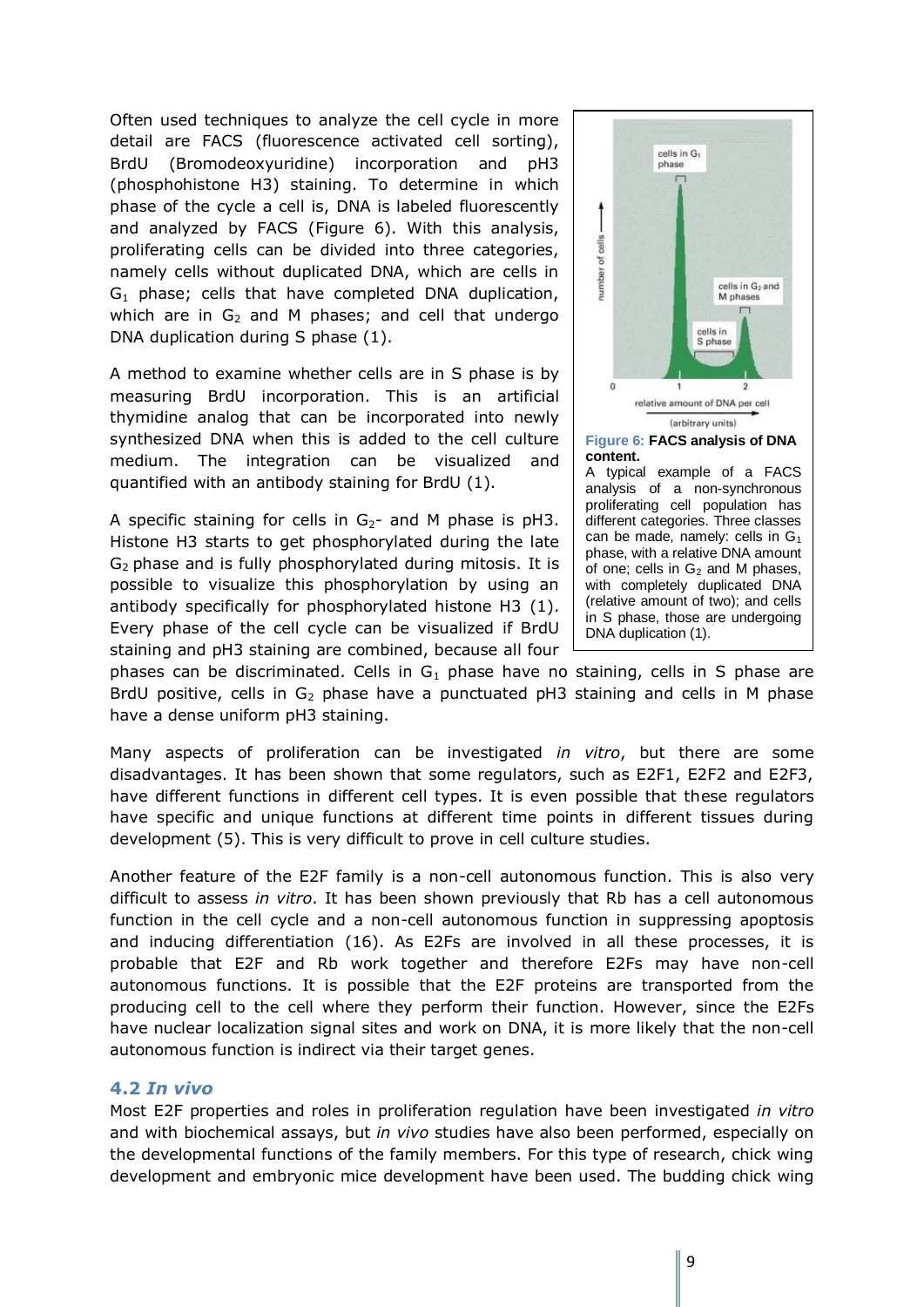is used for proliferation research because it is easily accessible and the proliferation and apoptosis patterns are well documented. Another reason is the lack of major cell movements during development, so almost only proliferation and apoptosis contribute to development (13).

The most often used mammalian model organism for embryonic development is the mouse. A problem with the E2F research is redundancy of the factors. Single knockout mice show no or a very mild phenotype and double (E2F7 $^{-/-}$  E2F8 $^{-/-}$ ) or triple (E2F1 $^{-/-}$ E2F2<sup>-/-</sup> E2F3<sup>-/-</sup>) knockout mice are embryonic lethal (11; 14). It is possible to create conditional knockout mice to overcome this embryonic lethality and investigate tissue specific roles of different family members. Another used method to investigate regulator roles is harvesting embryonic stem cells or embryonic fibroblasts from mutant mice and go back to *in vitro* studies.

Whole-mount *in situ* hybridization is used to visualize the mRNA expression pattern of a specific regulator, a proliferation marker or a tissue marker. This technique can be used to gain some understanding about the spatiotemporal expression of E2F family members. However, it is possible that the mRNA is transported to another cell and that the protein is produced in this different cell. It is also possible that the protein performs a non-cell autonomous function (11).

Microarray data can be useful to discover in which pathways a regulator is involved and which proteins are affected when this regulator is taken away. This technique is used regularly in whole mice embryos, which can give answers but can also generate more complications if proteins have antagonizing functions in varying tissues (11). To overcome this issue, it is possible to sort the cells by FACS when transgenic mice have tissues with a fluorescence tag and perform the microarray on a specific tissue.

It is possible to perform BrdU and pH3 staining on developing mice embryos, but the embryos first need to be fixed to do these staining because they are based on antibody binding. This makes it difficult to follow a process over time in mice. Another disadvantage is that the embryonic development occurs *in utero*.

Another model organism that is relatively new in the proliferation and E2F field is the zebrafish. The different stages of embryonic development are well described. Advantages over mice embryos are the external development and transparency of the embryos (17). The transparency gives the opportunity to follow the same embryo over a period of time in detail under a microscope. Many transgenic fish are available with fluorescence tags which make time-lapse imaging much more efficient. Most often, GFP (green fluorescent protein) and its derivatives are used for this purpose. These proteins are expressed in the whole embryo or in specific tissues, depending on the used promoter.

A transgenic zebrafish protein that can be used in proliferation research is the H2A.F/Z:GFP fusion protein. During DNA replication, histone H2 is replaced with histone H2A. This way, the mitotic divisions can be visualized by using the fusion protein (18). GFP can be used in this construct because histone H2A is transcribed and translated constantly, but the maturation of GFP is too long to study the dynamics of the cell cycle in more detail. It is a good possibility that the process has finished by the time GFP becomes detectable. Another complication that can arise if multiple derivatives of GFP are transfected into one zebrafish line are mixtures in emission colors, which can lead to intramolecular fluorescence resonance energy transfer (19). Other fluorescent proteins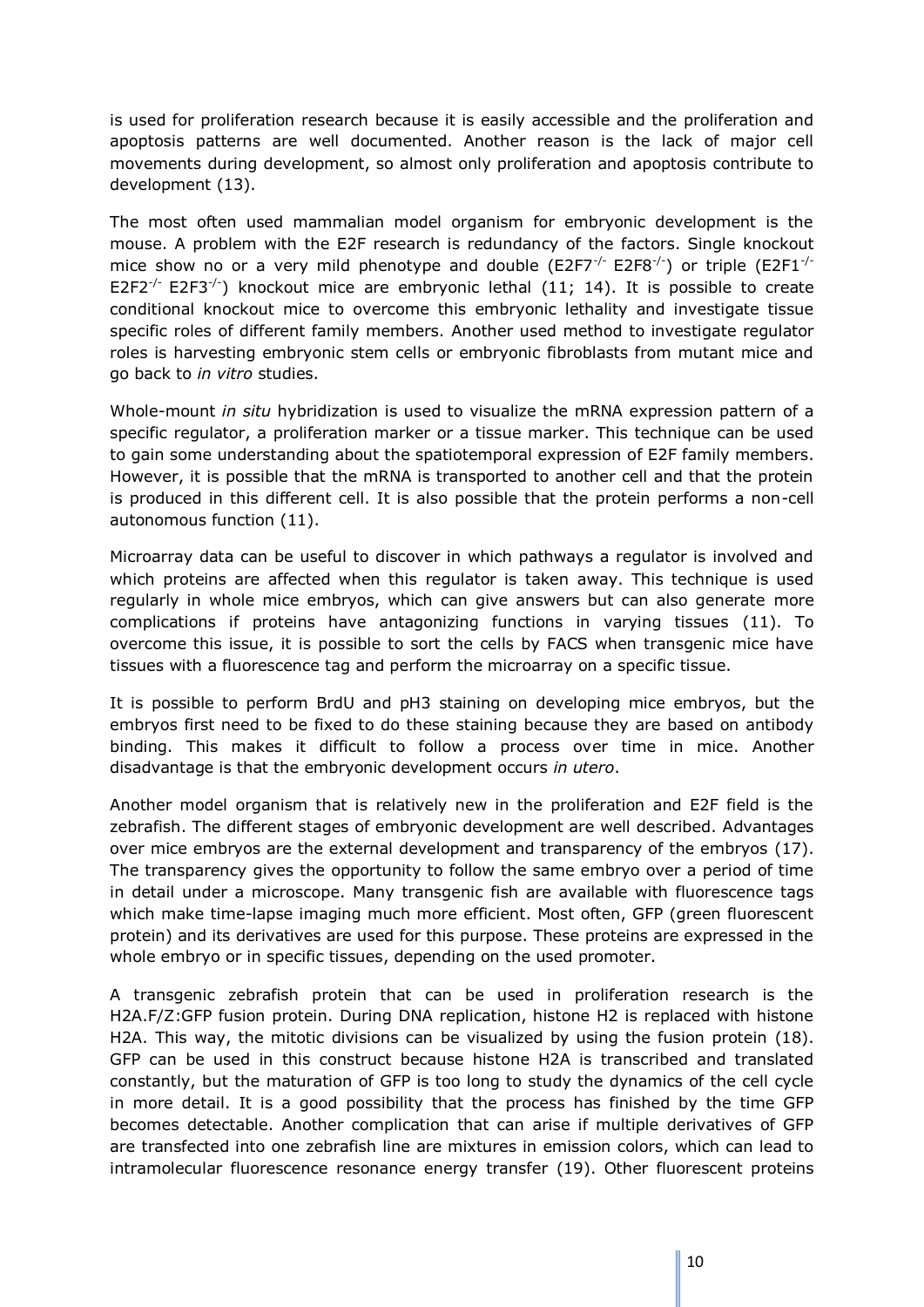that mature faster than GFP and its derivatives are the monomeric versions of Azami-Green (mAG) and Kusabira-Orange (mKO). These proteins are better equipped to study spatiotemporal dynamics of the cell cycle (20; 21).

A new system is developed with the antiphase oscillating proteins Cdt1 and Geminin in the cell cycle and mAG and mKO as fluorescent labels to study the dynamics of this process. The SCF complex and APC complex are part of the cell cycle regulation [\(Figure](#page-10-1)  [7\)](#page-10-1). These complexes are E3 ligases that regulate each other by negative feedback via ubiquitination. Cdt1 and Geminin are direct substrates of these complexes and show the same oscillating expression pattern. Cdt1 and Geminin are fused to mKO and mAG to label individual  $G_1$  phase nuclei in red and  $S/G_2/M$  phase nuclei in green. The system is named Fucci (Fluorescent Ubiquitination-based Cell Cycle Indicator), or zFucci in zebrafish. This system works in cell culture, in mice and in zebrafish. An advantage of this system in zebrafish is that the cell cycle progression can be monitored by time-lapse microscopy (22; 23).

### <span id="page-10-0"></span>**5. Outstanding questions on E2F regulation**

Many aspects of the regulation of proliferation by E2Fs remain unclear, especially during embryonic development. Focusing on the atypical E2Fs, the most important questions include the mechanisms by which E2F7 and E2F8 repress gene transcription, the involved co-factors in the E2F complex, the spatiotemporal expression pattern during development and the *in vivo* dimerization preferences. It is also still unclear what the target genes of the different atypical E2Fs are. It is possible that different dimers or complexes have a different subset of target genes (9).

The vascular phenotype in  $E2F7^{-/-}E2F8^{-/-}$  double knockout mice suggests that these transcription factors play part in the development of endothelial cells (11). DKO zebrafish embryos also have vascular defects. *In situ* hybridization data of E2F7 and E2F8 in zebrafish shows that the factors are not expressed in endothelial cells, implying that they have a non-cell autonomous function on these cells. An option to investigate this role is by driving the zFucci system [\(Figure 7\)](#page-10-1) under an endothelial specific promoter in E2F7 $\frac{1}{2}$  $E2F8^{-/-}$  DKO zebrafish embryos to explicitly follow the cell cycle over time in endothelial cells. It is possible to see differences in the length of the cell cycle or in proliferation when DKO and wild type embryos are compared. This might shed some light on the vascular phenotype.

<span id="page-10-1"></span>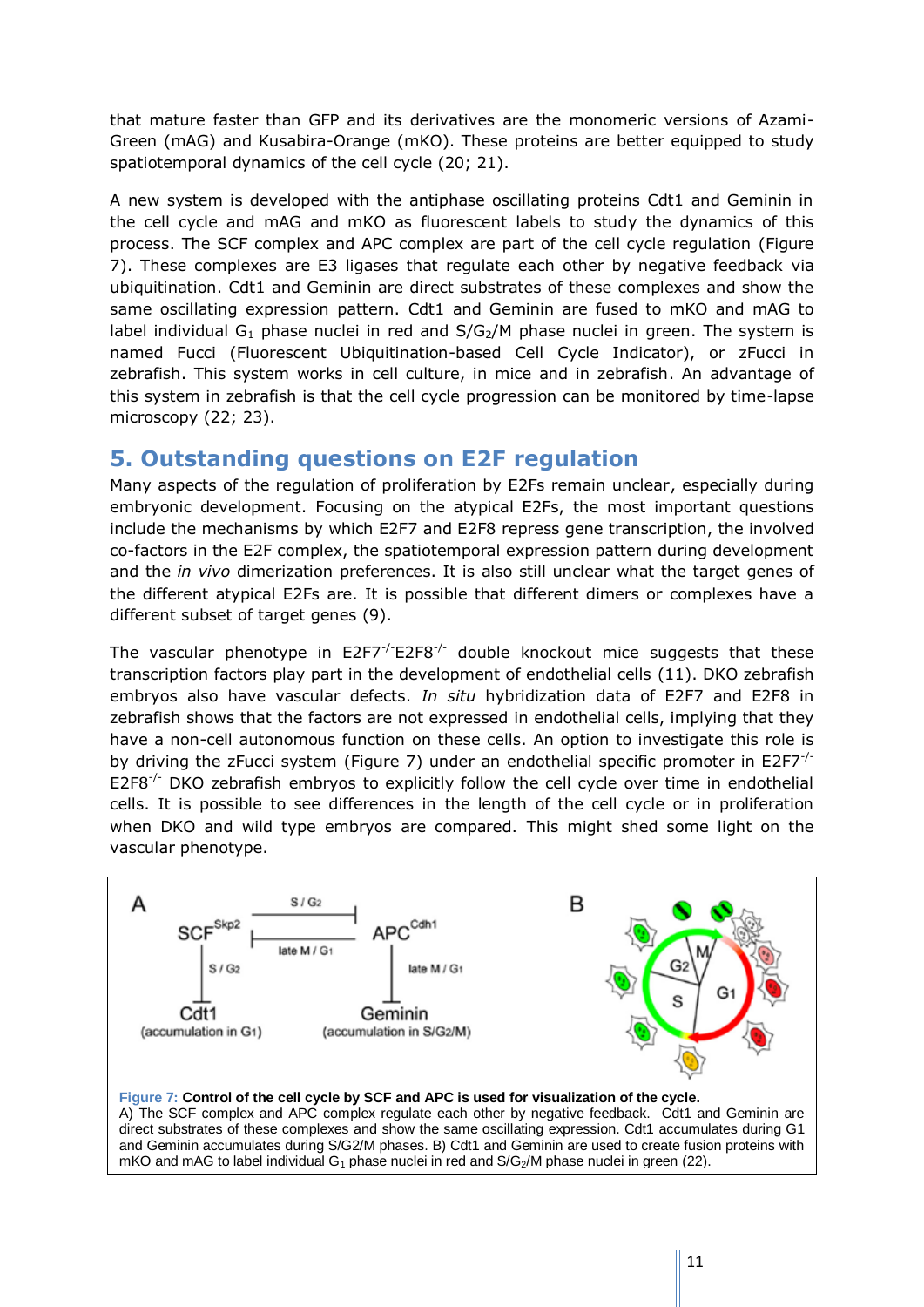A disadvantage of ISH is that the sample needs to be fixated before the technique can be used because it is based on antibody binding. The expression patterns of E2F7 and E2F8 can also be followed while the embryos are still alive with fluorescent tagging. This is done by driving a fluorescent protein (like GFP, mAG or mKO) behind the E2F7 or E2F8 promoter. A disadvantage of this technique is that it is not possible to investigate the dynamics of the transcription factors, since degradation signals are generally not located

in the promoter region. With this technique, it is possible to visualize if the mRNA stays in the cell that produces it or if it is transported to another compartment of the cell or to another cell. It can also give insight in tissue specific expression of E2F7 or E2F8.

Fusion proteins are needed to research the expression dynamics in more detail. An option is to make fusion proteins for E2F7 and E2F8 with mAG and mKO, respectively. This way, the degradation signals remain present in the protein, so the fluorescent tag is degraded simultaneously with the protein. This might show an oscillating expression of both transcription factors. It is even possible to discriminate between E2F7 and E2F8 to see if they have a slightly differing expression.

Expression of both E2F7 and E2F8 in the same tissue does not necessarily mean that they always form heterodimers. The biochemical data showed a preference for E2F7 homodimers, but this has not been shown *in vivo* yet (11). A way to picture the dimerization state is by using a proximity ligation *in situ* assay (24). This technique can monitor interactions of endogenous proteins in individual cells and tissues [\(Figure 8\)](#page-11-0). First, the sample is incubated with target specific primary antibodies that are raised in two different species [\(Figure 8A](#page-11-0)). After this incubation, proximity ligation assay (PLA) probes PLUS and MINUS are added to the sample. Each PLA probe recognizes one species specific primary antibody. If the proteins have formed a complex, the PLA probes can be



<span id="page-11-0"></span>**Figure 8: Individual endogenous protein complexes can be observed** *in situ* **by proximity ligation.**

A) The sample, cells or tissue, is incubated with target specific primary antibodies raised in two different species. B) The proximity ligation assay (PLA) probes (PLUS and MINUS) are added to the sample. Each probe recognizes one or the other primary antibody. C) The PLA probes are hybridized with connector oligos if the probes are in close proximity. D) A ligation is done form a complete circularized oligo. E) The oligo is amplified by rolling circle amplification. F-G) The fluorescent detection probes are hybridized to the amplified oligos. H) Each red spot is an individual endogenous protein complex (pictures are stills from movie at http://www.olink.com/movie.php).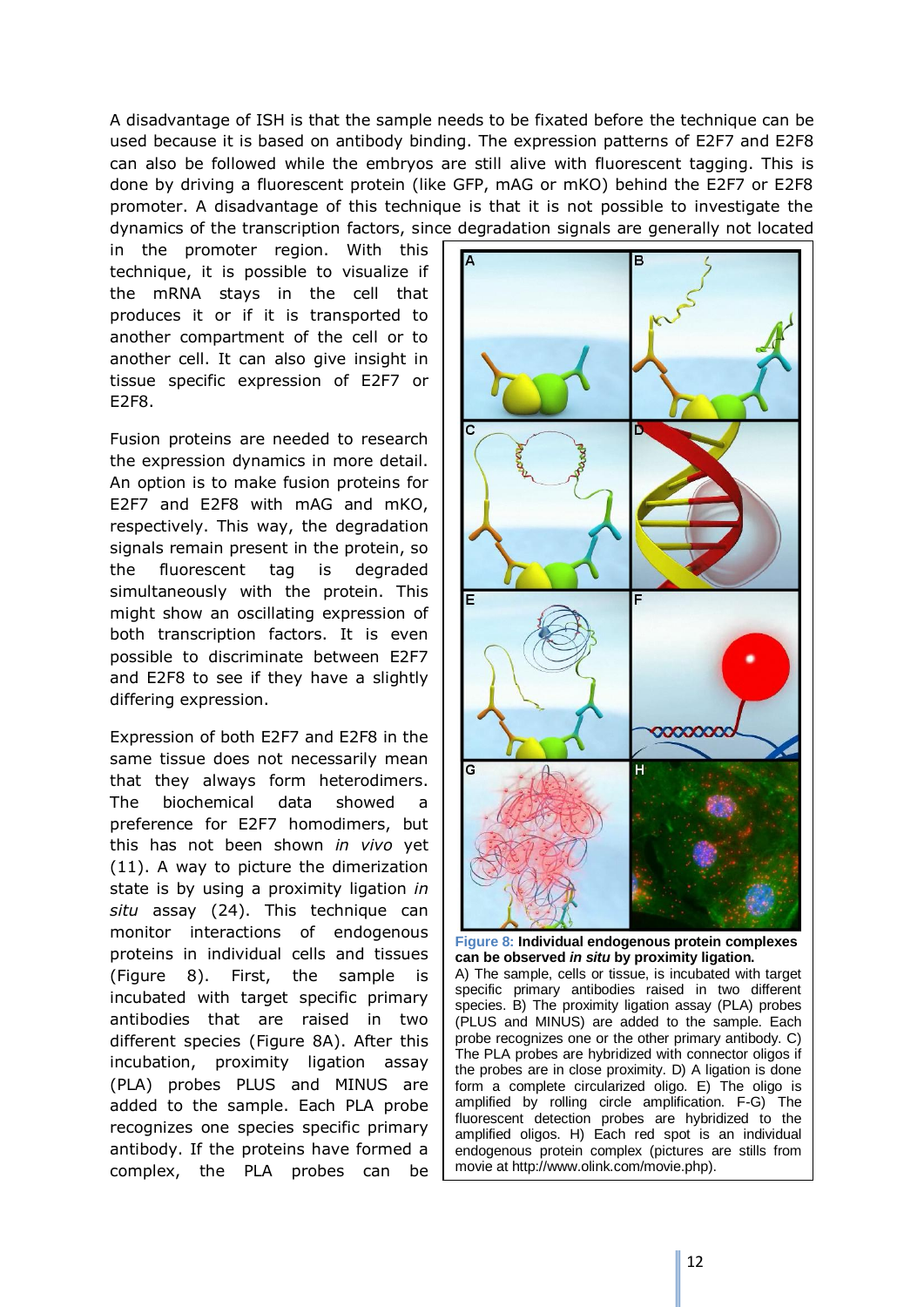hybridized with connector oligos and a circularized oligo can be formed [\(Figure 8B](#page-11-0)-D). This oligo is amplified by rolling circle amplification [\(Figure 8E](#page-11-0)). The last step is to visualize the amplified oligo. This is done by hybridization of fluorescent detection probes [\(Figure 8F](#page-11-0), G). Each fluorescent spot that can be seen under a fluorescent microscope represents an individual endogenous protein complex [\(Figure 8H](#page-11-0)).

It is possible that different protein complexes, E2F7-E2F7; E2F7-E2F8; E2F8-E2F8, have a subset of different target genes. It is also possible that the complexes have tissue specific target genes. Once it is discovered which dimer is formed in which tissue, this knowledge can be used to investigate the complex-specific subsets of target genes. Specific tissues can be isolated and microarrays can be done to find the target genes of each complex. Comparing the datasets can show overlap or specificity of target genes.

Answering these questions about E2F7 and E2F8 will give deeper insight into these atypical transcription factors, but will also help to gain understanding about the whole E2F transcription factor family. Once the developmental role becomes more clear, the acquired knowledge will help in cancer research, where proliferation is often aberrant.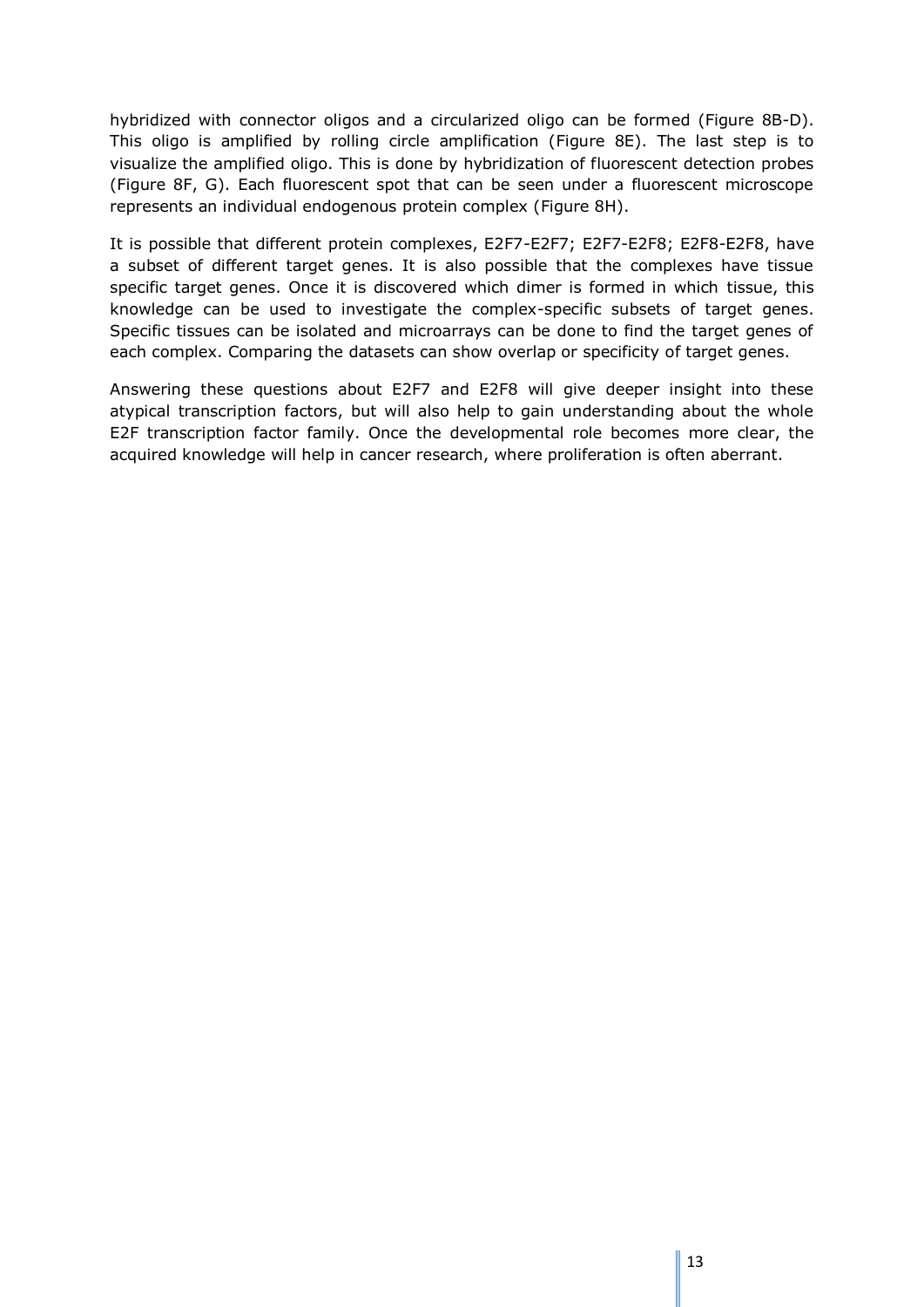## <span id="page-13-0"></span>References

1. **Alberts, B., et al.** The cell cycle and programmed cell death. *Molecular Biology of the Cell.* fourth edition. New York : Garland Science, 2002, ch. 17, pp. 983-1026.

2. *Emerging roles of E2Fs in cancer: an exit from cell cycle control.* **Chen, H., Tsai, S. and Leone, G.** 2009, Nature Reviews - Cancer, pp. 785-797.

3. *Conserved functions of the pRB and E2F families.* **van den Heuvel, S. and Dyson, N.J.** 2008, Nature Reviews - Molecular Cell Biology, pp. 713-724.

4. *The E2F1-3 transcription factors are essential for cellular proliferation.* **Wu, L., et al.** 2001, Nature, pp. 457-462.

5. *E2f1-3 switch from activators in progenitor cells to repressors in differentiating cells.* **Chong, J., et al.** 2009, Nature, pp. 930-934.

6. *E2F4 is transported from the nucleus in a CRM1-dependent manner.* **Gaubatz, S., et al.** 2001, Molecular and Cellular Biology, pp. 1384-1392.

7. *Active nuclear import and export pathways regulate E2F-5 subcellular localization.* **Apostolova, M.D., et al.** 2002, the Journal of Biological Chemistry, pp. 34471-34479.

8. Activating E2Fs mediate transcriptional regulation of human E2F6 repressor. **Lyons, T.E., Salih, M. and Tuana, B.S.** 2005, American Journal of Physiology. Cell Physiology, pp. C189-C199.

9. *Atypical E2Fs: new players in the E2F transcription factor family.* **Lammens, T., et al.** 2009, Trends in Cell Biology, pp. 111-118.

10. *Identification and characterization of E2F7, a novel mammalian E2F family member capable of blocking cellular proliferation.* **de Bruin, A., et al.** 2003, the Journal of Biological Chemistry, pp. 42041-42049.

11. *Synergistic function of E2F7 and E2F8 is essential for cell survival and embryonic development.*  **Li, J., et al.** 2008, Developmental Cell, pp. 62-75.

12. *Cloning and characterization of mouse E2F8, a novel mammalian E2F family member capable of blocking cellular proliferation.* **Maiti, B., et al.** 2005, the Journal of Biological Chemistry, pp. 18211- 13220.

13. *Expression of E2F transcription factor family genes during chick wing development.* **Towers, M., Fisunov, G. and Tickle, C.** 2009, Gene Expression Patterns, pp. 528-531.

14. *Mouse development with a single E2F activator.* **Tsai, S., et al.** 2008, Nature, pp. 1137-1142.

15. *Rapid colorimetric assay for cellular growth and survival: application to proliferation an cytotoxicity assays.* **Mosmann, T.** 1983, Journal of Immunological Methods, pp. 55-63.

16. *Cell-autonomous and non-cell-autonomous functions of the Rb tumor suppressor in developing central nervous system.* **Lipinski, M.M., et al.** 2001, the EMBO Journal, pp. 3402-3413.

17. *Stages of embryonic development in the zebrafish.* **Kimmel, C.B., et al.** 1995, Developmental Dynamics, pp. 253-310.